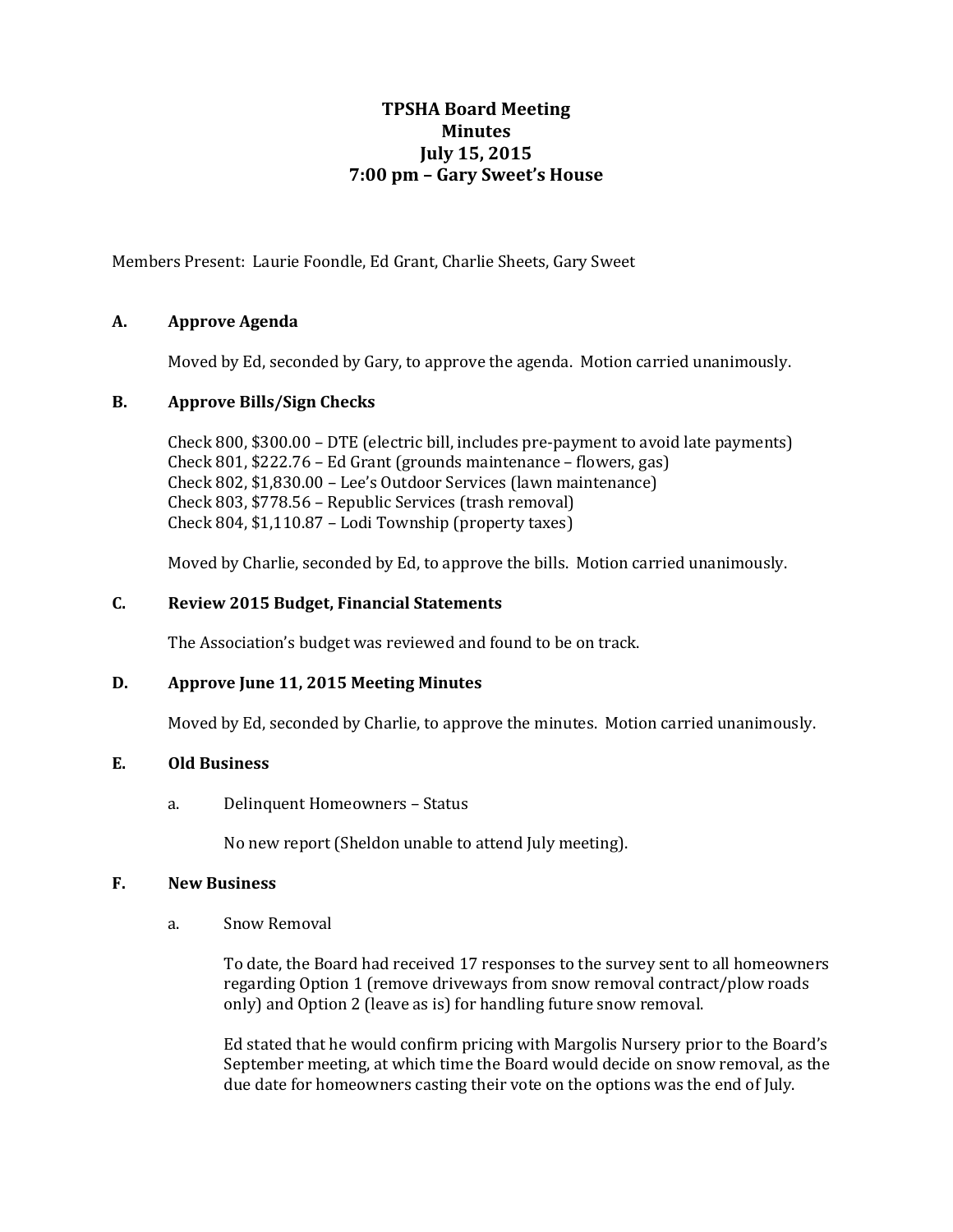b. Road Fund CD Discussion

Gary stated that he would contact Sheldon about the status of the CDs.

c. Beautification Improvement Ideas

Laurie stated that she spoke with Sign-a-Rama Brighton about pricing for address markers that would match the street/stop signs. Sign-a-Rama estimated the cost, which included installation, to be approximately \$500.00 per marker. This was for a 42-inch tall, black powder-coated post and a plate to display the house number.

The Board agreed that this was very costly and, following discussion, thought perhaps a good first step toward improving the appearance of the entrances to driveways would be to ask homeowners to remove any newspaper boxes wired onto steel poles, since these were no longer needed for newspaper delivery.

d. TPSHA Correspondence – Homeowner-related Issues

Gary reported that he received a letter from the Senters, the family that just recently purchased the Rosenbaum house on Bellwether, inquiring as to whether Mr. Rosenbaum had received approval from the Board for the new siding installed on the house. Gary responded to the Senters that approval was neither sought nor obtained from the Board. He also informed them of the process to do so.

# **G. Grounds Maintenance**

Ed reported that the burn of the plume grass around the west pond had been postponed from the original June 18 date, as the water level of the pond was too high, causing a burn to be ineffective. He said the situation would be assessed in late fall to determine if a burn could be done then.

Discussion continued from the June 11 meeting regarding landscaping and weeding at various locations at the North Entrance. The Board approved having Gary's daughters do the weeding and paying them a nominal fee for their work.

#### **H. Open Floor**

#### a. Dog Attack in Neighborhood

Ed mentioned the recent attack of the Wagners' dog by a dog that lived on Textile, where the dog crossed Textile Road and entered the neighborhood, attacking the Wagners' dog. He wondered about the possibility of prohibiting non-Travis Pointe residents from walking their dogs in the neighborhood for safety reasons. The Board agreed to monitor the current situation to see if any problems arise.

#### b. TPS Bookkeeper

Gary noted that he has contacted Kathryn Welch to see if she would be interested in assuming Travis Pointe's bookkeeping duties beginning in January 2016, as Meredy Shima would be retiring from this position at the end of the year.